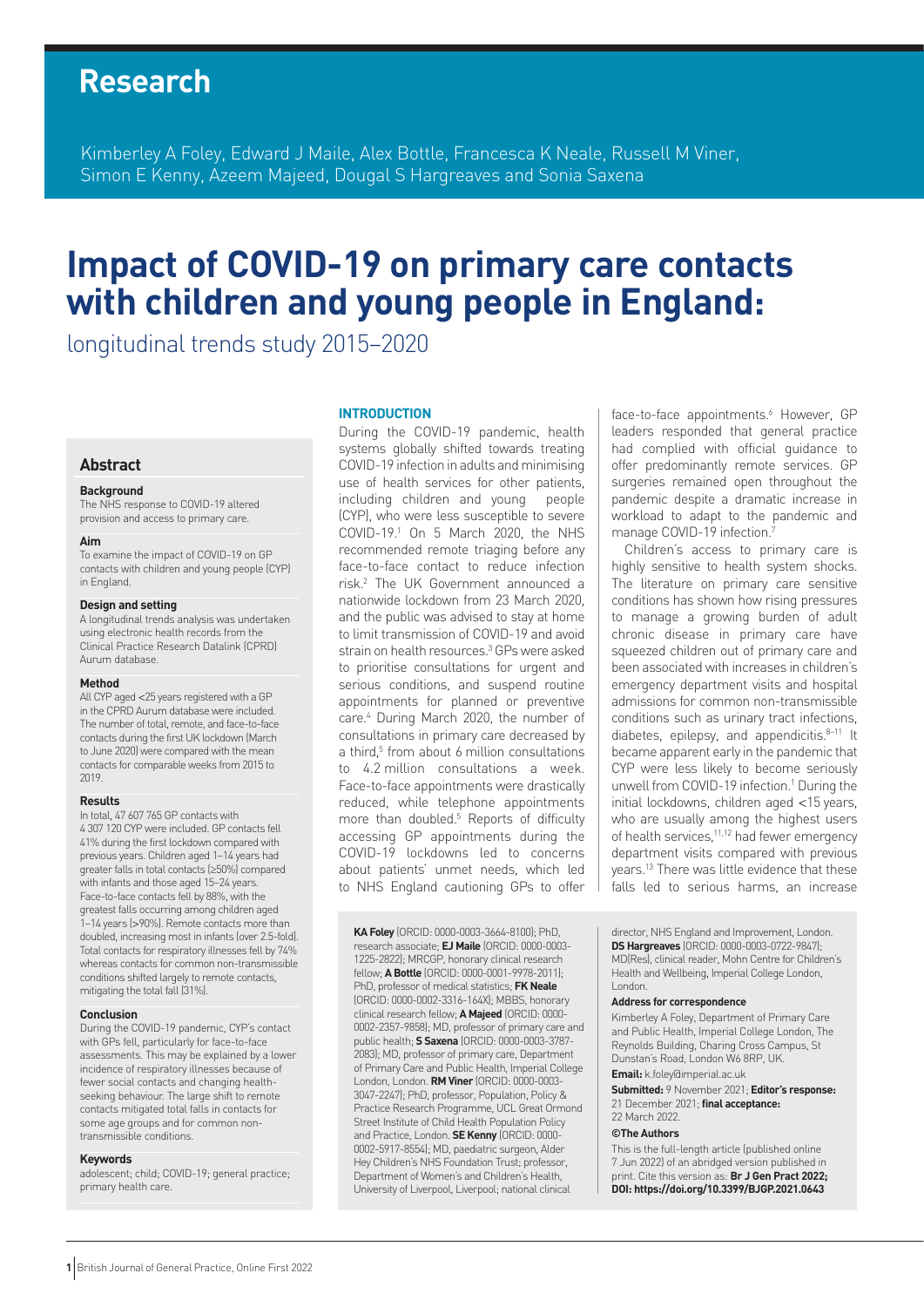# **How this fits in**

The COVID-19 pandemic response led to health system reorganisation globally, but its impact on children and young people's (CYP's) access to primary care is largely unknown. CYP's health contacts with GPs fell by 41%, equivalent to 2.8 million fewer contacts in England, during the first COVID-19 pandemic lockdown from March to June 2020 compared with the previous 5 years. Face-to-face contacts with GPs fell by 88%, with a corresponding increase in remote contacts. The greatest falls in faceto-face contacts occurred among children aged 1–14 years (>90%). Remote contacts with infants and with young people aged 15–24 years more than doubled, mitigating some of the total falls in these age groups. GP contacts for respiratory illnesses fell 74% during lockdown compared with previous years, whereas there was less of a fall (31%) for contacts for common non-transmissible conditions (urinary tract infections, appendicitis, diabetes, and epilepsy).

in mortality, or more severe illness presentations in CYP.13 However, it is not known how CYP's consultation patterns changed in primary care, and whether the falls and changes in type of consulting reported for adults were similar for CYP.

This study therefore aimed to examine the impact of the COVID-19 pandemic on total, face-to-face, and remote GP contacts with CYP in England.

## **METHOD**

#### **Study population and data sources**

A cross-sectional descriptive study was conducted using electronic health records from the Clinical Practice Research Datalink (CPRD) Aurum database. CPRD Aurum contains electronic health record data routinely collected from GP practices using EMIS clinical systems in England and Northern Ireland, covering over 13% of the population.14 It is generally representative both of the population in England and across its geographic regions in terms of age, sex, and deprivation status.14

The study population included all CYP aged <25 years who were registered with a GP practice in the CPRD Aurum database anytime during the study period (3 January 2015 to 30 October 2020). CYP were included if they had an 'acceptable' flag recorded in the database, indicating that their data met certain quality standards for key variables.14 Electronic health record data was included from 3 months before the formal registration start date with that practice. Any health records collected after de-registration and with young people aged ≥25 years were excluded. All GP contacts were assigned to one of six developmental age groups according to their age in years on the date of the health contact: <1 years, 1–4 years, 5–9 years, 10–14 years, 15–19 years, and 20–24 years.

### **Outcomes**

The main outcome was the total number of weekly contacts with a GP using codes for staff identity. Contacts with practice nurses and allied health practitioners, such as healthcare assistants, were excluded. Contacts included both 'remote' (telephone, video, or online) and 'face-to-face' consultations, and were defined in the CPRD Aurum database using administrative and clinical codes. This process is described in detail in Supplementary Box S1 and Supplementary Figure S1, and relevant code lists can be found in Supplementary Tables S1 and S2.

To describe the total healthcare activity, all face-to-face and remote contacts with GPs were included, even if there were multiple contacts with the same child or young person within a single day.

The secondary outcomes were weekly number of contacts with GPs for respiratory illnesses (upper respiratory tract infections, lower respiratory tract infections, and asthma) and primary care sensitive conditions (these are common non-transmissible conditions including urinary tract infections, diabetes, epilepsy, and appendicitis that are amenable to timely primary care but without which may result in potentially avoidable hospital admissions). The authors convened a clinician–researcher panel to develop and build code lists for each of these conditions using the CPRD Aurum code browser and existing lists from prior publications and code list repositories (see Supplementary Table S3).15–25

#### **Exposure definition**

The first lockdown period in the UK was defined as 21 March to 5 June 2020, which corresponds to weeks 13 to 23 (inclusive) set by the Office for National Statistics. This time period was selected because of the timing of government restrictions and social distancing measures in place.<sup>26</sup>

#### **Data analysis**

The number of contacts with GPs in each week from January 2015 to October 2020 was plotted. The percentage change in all outcomes was calculated by comparing the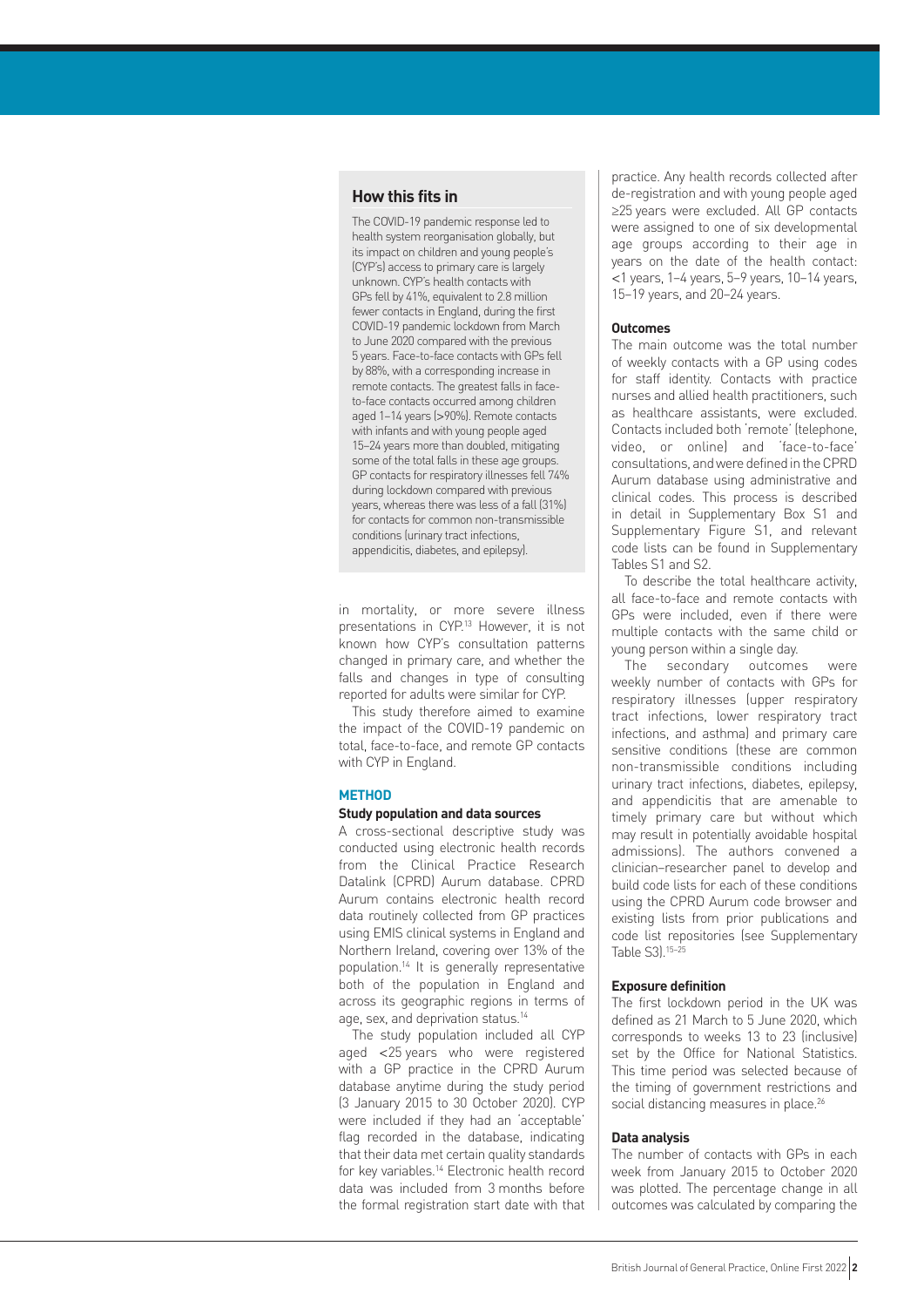| Table 1. Changes in the numbers of contacts with GPs by age group from March 21 2020 to June 5 2020 |
|-----------------------------------------------------------------------------------------------------|
| (week 13 to week 23) compared with the 5-year average during the same time period (week 13 to       |
| week 23) in 2015 to 2019                                                                            |

| Age group,<br>years | <b>Total number of</b><br>contacts (2020) | Average number<br>of total contacts<br>$(2015 - 2019)$ | Change in total number<br>of contacts with GP.<br>$n$ (%; 95% CI) | Change in remote contact<br>with GP, n (%; 95% CI) | Change in face-to-face contact<br>with GP, n(%; 95% CI) |
|---------------------|-------------------------------------------|--------------------------------------------------------|-------------------------------------------------------------------|----------------------------------------------------|---------------------------------------------------------|
| <1                  | 142674                                    | 201861                                                 | $-59$ 187 $[-29.3; 24.4$ to 34.3                                  | +65 401 (+165.2; 148.4 to 182.2)                   | $-124588$ $[-76.8; 74.6$ to 79.0]                       |
| $1 - 4$             | 169846                                    | 357496                                                 | $-187650$ ( $-52.5$ ; 47.4 to 57.1)                               | +65 169 (+80.1; 64.9 to 99.1)                      | $-252819$ $[-91.5; 90.5$ to $92.4]$                     |
| $5 - 9$             | 134 025                                   | 265913                                                 | $-131888$ $[-49.6; 45.3$ to 53.8]                                 | +56 241 [+94.1; 79.4 to 111.0]                     | $-188$ 128 $[-91.2; 90.3$ to 92.1]                      |
| $10 - 14$           | 111 090                                   | 229 903                                                | $-118813$ $[-51.7; 46.7$ to $56.2]$                               | +45 089 (+90.0; 72.4 to 110.2)                     | $-163903$ $[-91.1; 90.0$ to $92.1]$                     |
| $15 - 19$           | 186 084                                   | 281719                                                 | $-95635$ $[-33.9; 28.1$ to 39.7]                                  | +99 518 (+161.9; 141.1 to 183.5)                   | $-195$ 153 $[-88.6; 87.3$ to 89.9]                      |
| $20 - 24$           | 295 113                                   | 415982                                                 | $-120869$ $[-29.1; 24.3$ to 33.8]                                 | +155 881 (+155.6; 139.4 to 172.4)                  | $-276749$ $[-87.6; 86.5$ to 88.7]                       |
| Total               | 1038832                                   | 1752874                                                | $-714042$ $[-40.7; 35.8$ to $45.1]$                               | +487 298 (+124.2; 107.6 to 141.3)                  | $-1$ 201 340 $[-88.3; 87.2$ to 89.4]                    |

number of contacts during weeks 13 to 23 of 2020 with the mean number of contacts for weeks 13 to 23 from 2015 to 2019 to ensure more robust estimates of secular trends. All analyses were completed using Stata (version 17).

# **RESULTS**

There were 47 607 765 GP contacts included in this study from January 2015 to October 2020. There were 3 927 298 CYP included at the start of the study, rising to 4 307 120 by the end of the study period. Total contacts with GPs for CYP fell by 40.7% (95% confidence interval [CI] = 35.8 to 45.1) during the first lockdown weeks in the UK (21 March to 5 June 2020) from an average of 1 752 874 over the same weeks (March to June) in 2015–2019 to 1 038 832 in March to June 2020 (Table 1). There were falls in total contacts for all age groups. After the initial lockdown eased in June 2020, total contacts with GPs rose, but by the week ending 23 October 2020 they





remained 18% below the average for that week over the previous 4 years (Figure 1).

Face-to-face contacts fell by 1 201 340 (88.3%, 95% CI = 87.2 to 89.4) for all ages (Table 1), from an average of 1 360 490 in previous years to 159 150 in 2020 (Figure 1). The greatest falls in face-to-face contacts occurred among children aged 1–14 years (>90%), whereas face-to-face contacts with infants fell by 76.8% (95% CI = 74.6 to 79.0) (Table 1).

From March 2015 to June 2019, an average of 22% of the total weekly contacts with GPs were remote, compared with 85% of all GP contacts held remotely in March to June 2020 (Figure 1). Remote contacts more than doubled from an average of 392 384 in 2015–2019 to 879 682 in 2020 (Table 1). The week before the first lockdown, there was a large spike in remote contacts of 2.8 times (~176%) compared with the average for that week in the previous 5 years (Figure 1). Infants, as well as young people aged >15 years, had >2.5 times more remote contacts during the lockdown compared with previous vears, mitigating the overall drop in total contacts among these age groups (Table 1). Remote contacts also increased in children aged 1–14 years but to a lesser extent.

Changes in GP contacts were similar in males and females (Figure 2). Remote contacts in males increased by 119.5% (95% CI = 103.8 to 136.2) and by 127.6% in females (95% CI = 111.2 to 144.2) (data not shown). Face-to-face contacts fell by 88.4% in males (95% CI = 87.3 to 89.4) and by 88.2% in females  $(95% C = 87.2$  to 89.4).

Contact patterns for respiratory illnesses and primary care sensitive conditions followed similar trends to the overall patterns, with a large drop in face-to-face contacts and a switch to remote contacts.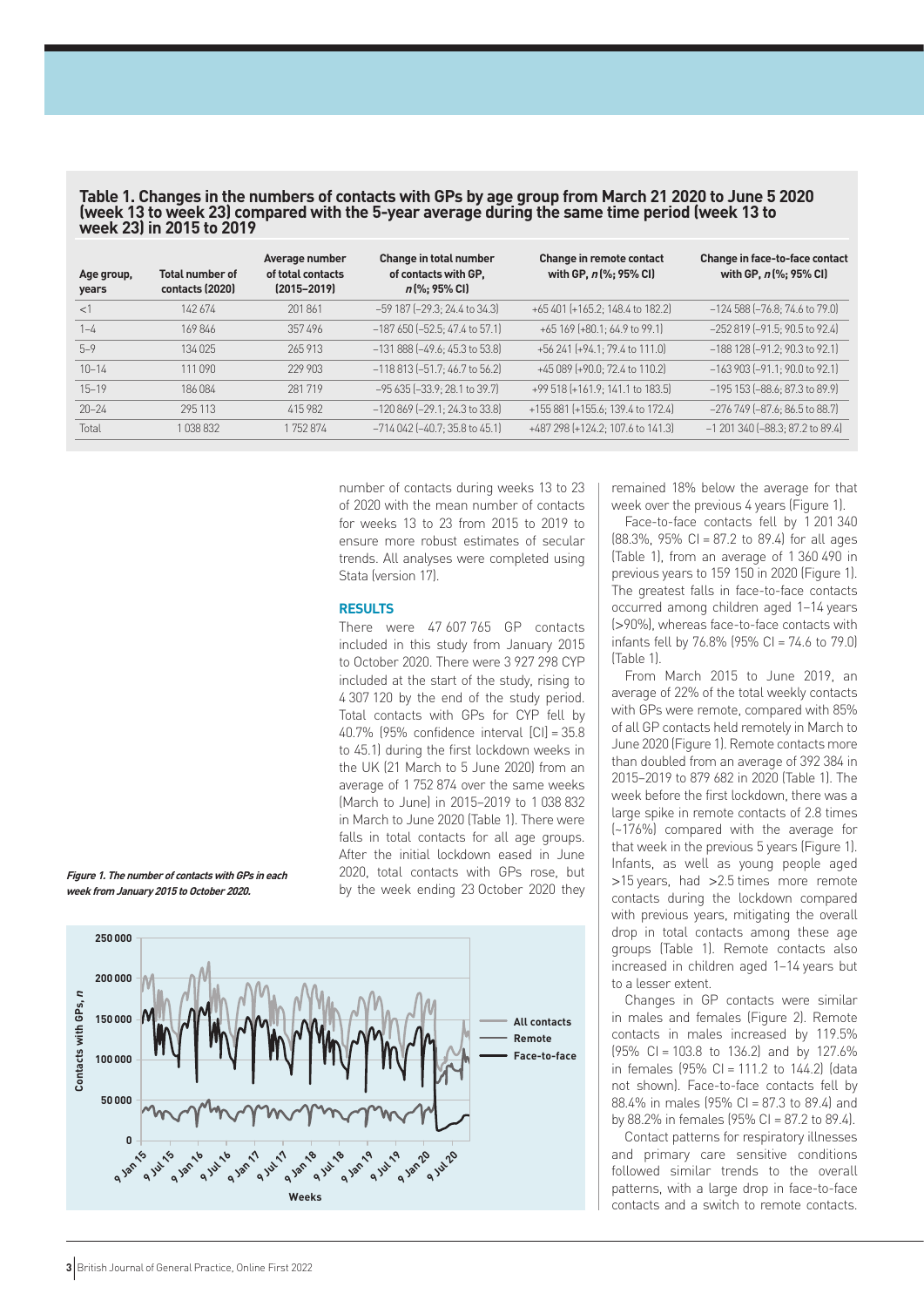

**Figure 2. Number of weekly contacts with GPs by sex. a) Number of face-to-face contacts for each week and b) number of remote contacts for each week.**

**Figure 3. Number of weekly face-to-face and remote contacts with GPs by selected respiratory illnesses.** 

Remote contacts for CYP for respiratory illnesses (respiratory tract infections and asthma) spiked initially at the start of the first lockdown, followed by another spike in remote contacts in September 2020 coinciding with schools reopening (Figure 3). Face-to-face contacts fell by 96.9% (95% CI = 96.0 to 97.5) for respiratory tract infections and  $94.6\%$  (95% CI =  $92.7$  to 95.9) for asthma (data not shown).

GP contacts for primary care sensitive conditions (urinary tract infections, appendicitis, diabetes, and epilepsy) shifted from face-to-face contacts to remote contacts during the lockdown period, but the drop in total contacts was only 30.9%  $(95\% \text{ Cl} = 23.2 \text{ to } 33.6)$  during the lockdown weeks compared with a fall of 74.0%  $(95\% \text{ Cl} = 66.7 \text{ to } 79.5)$  in total contacts for respiratory tract infections and asthma. Patterns for selected primary care sensitive conditions are shown in Figure 4, with the remaining conditions in Supplementary Figure S2.

# **DISCUSSION**

### **Summary**

CYP's GP contacts fell 41% during the first lockdown of the COVID-19 pandemic.

Face-to-face contacts fell 88% overall, with the greatest falls among children aged 1–14 years (>90%) and a slightly smaller drop for infants (77%). There was a shift to remote contacts in all age groups, but large increases in remote contacts for infants and young people aged 15–24 years mitigated total falls. Contacts for respiratory illnesses fell dramatically (74%) whereas contacts for primary care sensitive conditions had less of a drop overall (31%) because of the shift from face-to-face to remote.

### **Strengths and limitations**

To the authors' knowledge, this is the first national report of children's GP consulting patterns in the COVID-19 era. Its strengths include the large study population that is broadly representative of CYP in England and allows comparison with data from the previous 5 years. Therefore, it is highly unlikely the differences found in this study occurred by chance or sample selection effects, or could be explained by longerterm trends in healthcare activity.

Another strength of this study is that the baseline comparison averaged 5 years of data from 2015 to 2019. The mean from 2015 to 2019 is consistent and therefore a

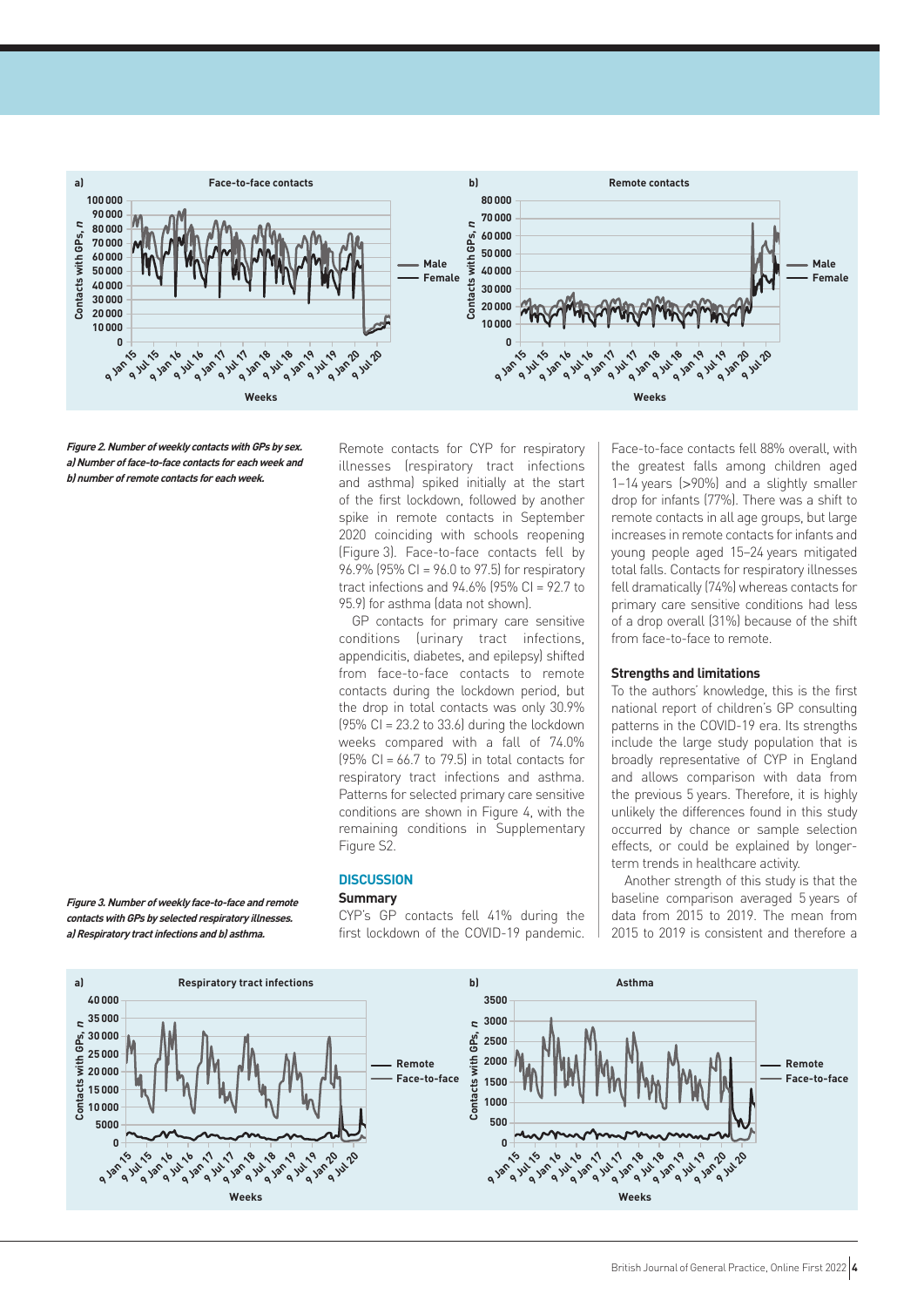

**Figure 4. Number of weekly face-to-face and remote contacts with GPs by selected primary care sensitive conditions. a) Urinary tract infections and b) diabetes.**

### **Funding**

This article presents independent research funded by the National Institute for Health Research (NIHR) through the Applied Research Collaboration (ARC) programme for Northwest London and the Policy Research Programme COVID-19 research (award reference: NIHR202322). The views expressed in this publication are those of the author(s) and not necessarily those of the NHS, the NIHR, or the Department of Health and Social Care. The funder of the study had no role in study design, data collection, data analysis, data interpretation, or writing of the report. Sonia Saxena is supported by the NIHR Northwest London ARC, NIHR School for Public Health Research. Alex Bottle's Unit is affiliated with the NIHR Imperial Patient Safety Translational Research Centre, a partnership between the Imperial College Healthcare NHS Trust and Imperial College London. The Child Health Unit and Alex Bottle's Unit are grateful for support from the NIHR Biomedical Research Council funding scheme. The NIHR School for Public Health Research is a partnership between the Universities of Sheffield; Bristol; Cambridge; Imperial; and University College London; The London School for Hygiene and Tropical Medicine; The Liverpool and Lancaster Universities Collaboration for Public Health Research — a collaboration between the Universities of Liverpool and Lancaster; and Fuse — The Centre for Translational Research in Public Health, a collaboration between Newcastle, Durham, Northumbria, Sunderland, and Teesside Universities. Edward J Maile was funded by an NIHR Academic Clinical Fellowship.

good comparator. In a sensitivity analysis comparing GP contacts from 2020 to the year 2019 only had a small impact on the main findings. However, there are some limitations to note in interpreting the findings of this study. In common with other large observational studies, data accuracy and completeness are variable. For example, administrative and clinical codes were used to differentiate face-to-face from remote contacts (see Supplementary Box S1). This may have resulted in some misclassification. In line with the specific aims of this study only contacts with GPs were looked at, and contacts with other providers such as practice nurses, pharmacists, or physician assistants whose roles have expanded in recent years were not examined.

#### **Comparison with existing literature**

This study's findings of falls in GP contacts with CYP are consistent with other reports of a drop in face-to-face contacts in adults and switch to remote contacts during the pandemic lockdowns of 2020.27,28 Unlike a study primarily in adults that suggested primary care contacts returned to prepandemic levels, $29$  this study found that by October 2020 CYP's contacts had recovered but remained at around 18% below prepandemic levels.

Possible explanations for these findings include changing disease incidence, altered health-seeking behaviour, and changes to physician-consulting behaviour and services, all of which appear to have been affected by the pandemic.<sup>30</sup> Social distancing measures and lockdown restrictions intended to reduce transmission of COVID-19 will also reduce other circulating viruses. Hence, infectious illnesses, which are among the most common reasons for children's attendance in primary care, fell during the lockdowns, $31$  and an increase

in incidence of infectious illness may also explain the spikes noted in this study in remote contacts at the start of the first wave of the pandemic in March 2020 and coinciding with schools reopening/ restrictions easing in September 2020.32

Strong public messaging to 'Stay at home, protect the NHS and save lives' during lockdowns will inevitably have kept some patients away from health settings. Adherence to lockdown measures may have led to more management of minor childhood illnesses at home, and there is evidence from other countries that adults consulted GPs less frequently during the initial lockdown in 2020 for some minor conditions.33 Some parents expressed fear of exposure to COVID-19 from health settings<sup>34</sup> whereas others reported incorrectly that GP practices were closed to face-to-face consultations.35,36 Misinformation about the availability of GP appointments and face-to-face consulting has been widely disseminated by social and news media.<sup>37</sup>

### **Implications for research and practice**

Children's access to primary care has been falling in the UK and other countries for decades, accompanied by concomitant rises in use of urgent care including emergency department visits and hospital admissions.<sup>10,11</sup> Thus pandemic disruptions have had a significant impact against a backdrop of existing pressures to provide GP contacts. The authors estimate that the falls of 41% resulted in 2 785 611 fewer GP contacts with CYP in England from March to June 2020 compared with previous years. However, the finding that GP contacts for respiratory illnesses fell drove a significant part of this decline, which was likely because of reduced transmission from containment measures. Emergency department attendances and child mortality for seasonal respiratory and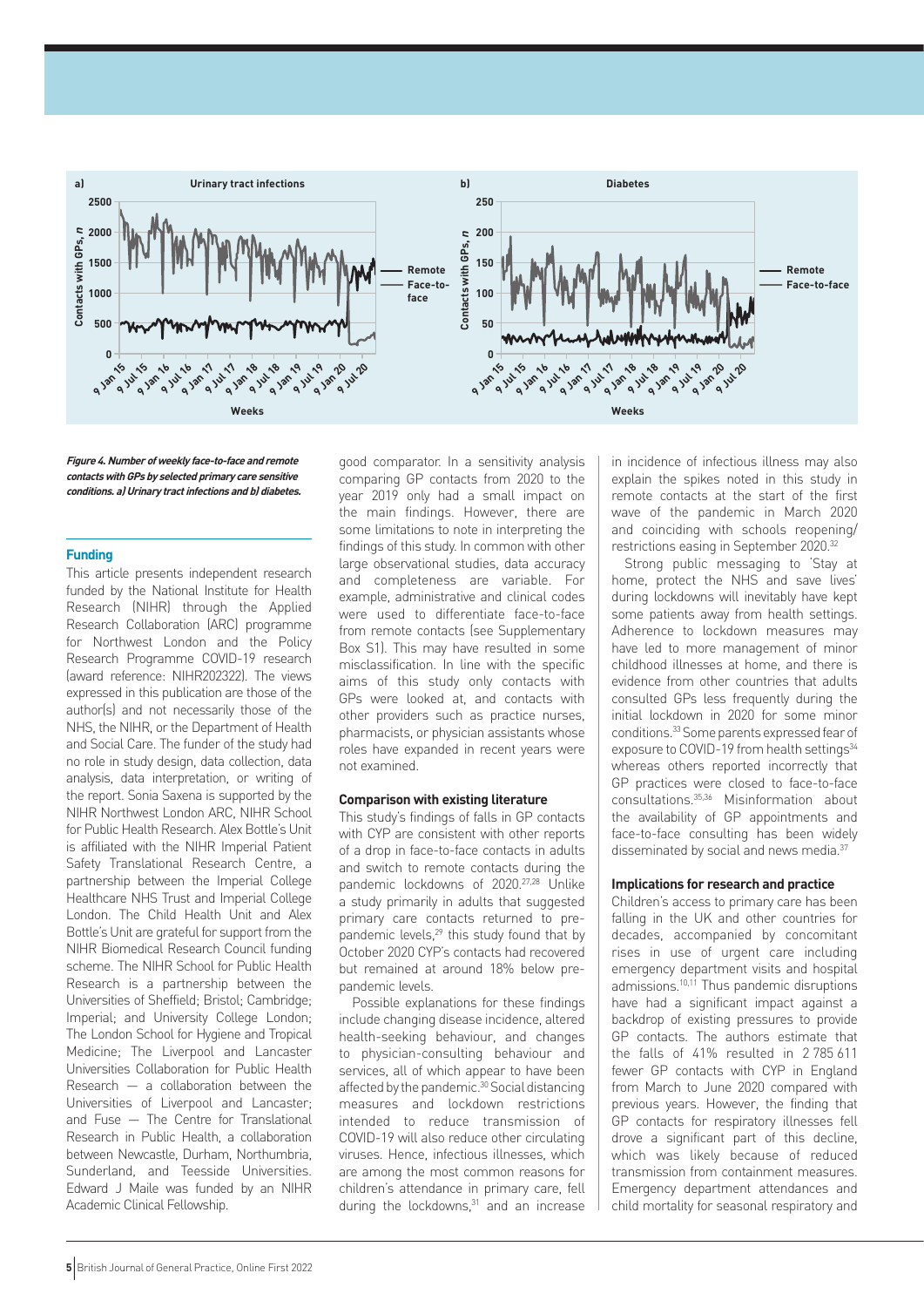#### **Ethical Approval**

This study was approved by Clinical Practice Research Datalink (CPRD) Independent Scientific Advisory Committee (protocol number: 18\_139A4).

#### **Data**

Additional unpublished data related to this study are not available. Access to CPRD data is only available to researchers with approved protocols via CPRD's Research Data Governance Process. Code lists are available in the supplementary files (see Method section) and are shared without investigator support.

#### **Provenance**

Freely submitted; externally peer reviewed.

#### **Competing interests**

Alex Bottle receives funding from Eli Lilly and Company outside the submitted work. Sonia Saxena receives funding from The Daily Mile Foundation outside the submitted work. All other authors have declared no competing interests.

# **Acknowledgements**

The authors thank the patient/carers (including L.B., Mrs. Amrapali, Abbie Mitchell, and Jessica Whitley) who participated in a forum to discuss experiences in accessing health care during the COVID-19 pandemic, and the authors thank Esta Orchard for facilitating this forum. The authors are also grateful for support from Mahsa Mazidi and Mark Cunningham with extracting the data from the CPRD. Data management was provided by the Big Data and Analytical Unit at the Institute of Global Health Innovation. This study is based in part on data from the CPRD obtained under licence from the UK Medicines and Healthcare products Regulatory Agency. The data is provided by patients and collected by the NHS as part of their care and support.

## **Open access**

This article is Open Access: CC BY 4.0 licence [\(http://creativecommons.org/licences/](http://creativecommons.org/licences/by/4.0/) [by/4.0/\)](http://creativecommons.org/licences/by/4.0/).

## **Discuss this article**

Contribute and read comments about this article: **[bjgp.org/letters](http://bjgp.org/letters)**

gastrointestinal infection has reportedly fallen during lockdowns<sup>38</sup> but is unlikely to be sustained as schools and educational settings reopen.

The findings of this study that remote contacts with young people more than doubled may indicate the shift to remote consulting by phone or video may have facilitated access to GPs for some younger people who often have excellent digital literacy and access.<sup>39</sup> However, there may have also been difficulties in accessing remote care because of lack of space to speak privately and insufficient phone data or internet connectivity to take video calls.40 Access and utilisation challenges disproportionately affect CYP living in more deprived areas.<sup>41</sup> Reassuringly, this study found that the total contacts for primary care sensitive conditions such as urinary tract infections, appendicitis, and epilepsy remained relatively high, and international reports confirm the incidence of these conditions changed little during this time.42 There is little evidence of a rise in serious illness in children during the lockdowns,13,38,43 suggesting that relatively few CYP experienced significant harm because of delays in seeking care.

The system-wide reorganisations of 2020 came after several years of primary care reforms. GPs have faced rising patient demand for appointments, an increasing workload because of a shift from hospital specialists to community care, and the demands of an ageing population with complex needs.44 Underinvestment in primary care to meet this rising workload has had an adverse impact on morale, with record numbers of GP principals leaving the profession, and has led to a declining workforce.

It is important to consider key lessons from the recent health system response.<sup>45</sup> Although the current study has reported the health system was able to adapt and respond to short-term pandemic disruptions, further work is needed to understand the longterm impact of preventive primary care on  $CYP$ 's health  $46$ 

Remote and face-to-face consultations both have distinct advantages. Particularly at the start of the COVID-19 pandemic remote consultations offered opportunities for triage and provided practical solutions

for GP contact with those shielding or self-isolating.47,48 As lockdown eased and consultation rates increased from July 2020, some GPs reported remote consulting became more time consuming, challenging, and fragmented.48 As the UK emerges from the winter of 2021–2022 with schools fully open, acute infection rates are rising and demand for acute appointments remains high. During the future anticipated peaks in infectious illnesses, such as respiratory syncytial virus, there may be a shortfall in primary care capacity for increased demand and need for face-toface assessments to ensure safety and quality of children's primary care.49 A picture is emerging whereby a hybrid model designed around patient preference is likely to replace traditional primary care.<sup>50</sup> More work is needed to understand the optimal combination.51,52 The rebuild offers great opportunities to codesign primary care with CYP's preferences.

The NHS Long Term Plan,<sup>53</sup> published before the pandemic, has encouraged a shift towards integrated care systems to bring together NHS services, local authorities, and the voluntary sector for public health improvement.<sup>54</sup> In addition to integration, the plan promises better prevention, workforce support, investment in digital infrastructure, and a better start to life for all CYP. It is essential that in this reorganisation, CYP are included in the plans for primary care reform.

In conclusion, during the first phases of the pandemic, CYP's contact with GPs, particularly for face-to-face assessment, was lower than observed in adult populations.27 A major part of this shift may be ascribed to the change in prevalence of seasonal viral infections. Most contacts were held remotely but face-to-face consulting for infants was less disrupted and there was a major shift to remote contacts for primary care sensitive conditions mitigating overall falls. In reforming primary care services, the priority must be to consult stakeholders, including GPs and children and families, build safe digital and physical infrastructure, and support the primary care workforce to meet demand and to deliver better health outcomes for the whole population.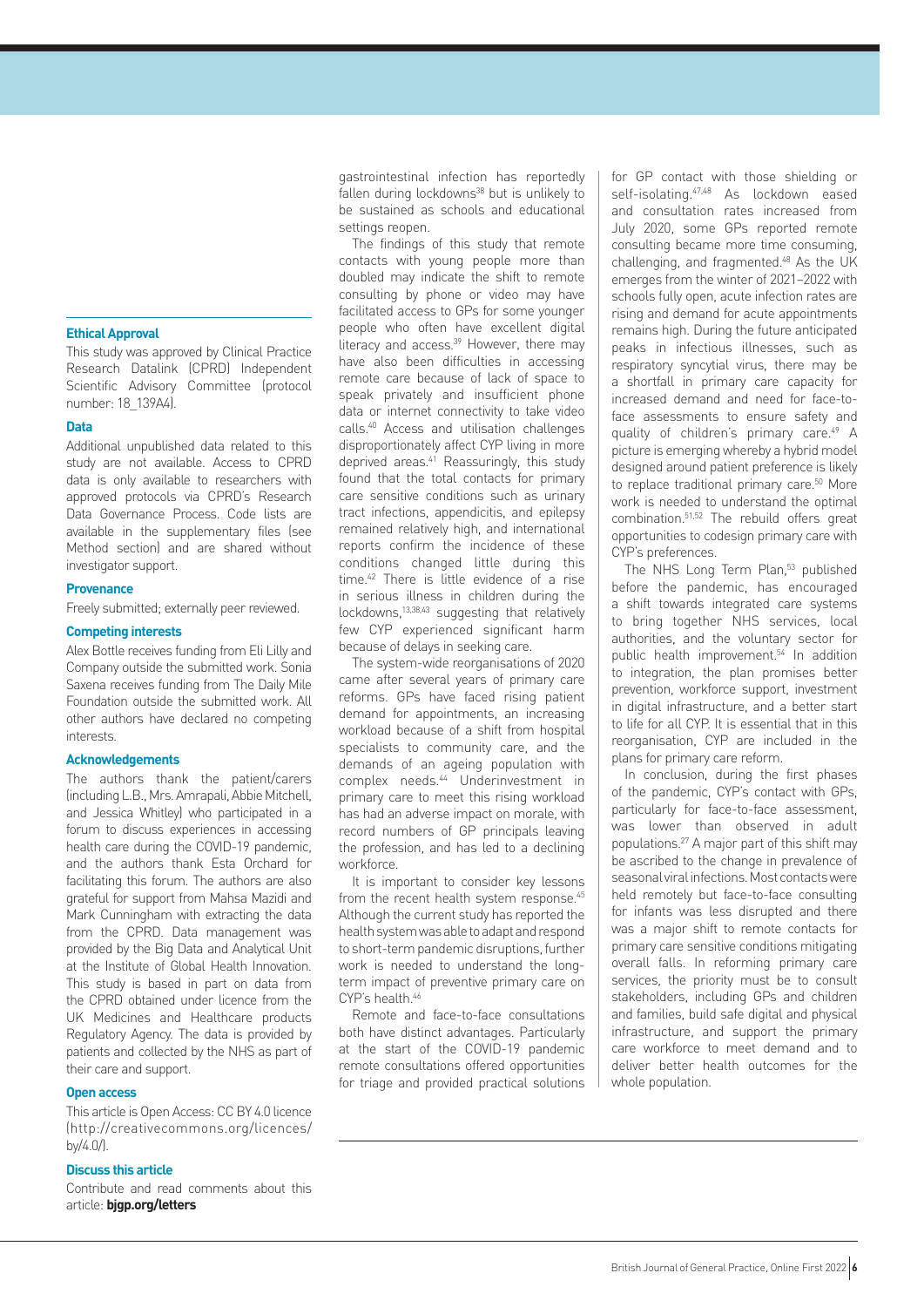# **REFERENCES**

- 1. Swann OV, Holden KA, Turtle L, et al. Clinical characteristics of children and young people admitted to hospital with covid-19 in United Kingdom: prospective multicentre observational cohort study. BMJ 2020; **370:** m3249.
- 2. Kanani N. Preparedness letter to primary care NK 5 March 2020, 2020. [https://www.birminghamandsolihullccg.nhs.uk/about-us/publications/your](https://www.birminghamandsolihullccg.nhs.uk/about-us/publications/your-health/coronavirus-advice-for-professionals/3566-covid-19-letter-to-primary-care/file)[health/coronavirus-advice-for-professionals/3566-covid-19-letter-to-primary](https://www.birminghamandsolihullccg.nhs.uk/about-us/publications/your-health/coronavirus-advice-for-professionals/3566-covid-19-letter-to-primary-care/file)[care/file](https://www.birminghamandsolihullccg.nhs.uk/about-us/publications/your-health/coronavirus-advice-for-professionals/3566-covid-19-letter-to-primary-care/file) (accessed 24 May 2022).
- 3. Majeed A, Maile EJ, Bindman AB. The primary care response to COVID-19 in England's National Health Service. J R Soc Med 2020; **113(6):** 208–210.
- 4. Kanani N, Darby G. Preparedness letter for general practice. 2020. [https://www.](https://www.england.nhs.uk/coronavirus/wp-content/uploads/sites/52/2020/03/C0264-GP-preparedness-letter-14-April-2020.pdf) [england.nhs.uk/coronavirus/wp-content/uploads/sites/52/2020/03/C0264-GP](https://www.england.nhs.uk/coronavirus/wp-content/uploads/sites/52/2020/03/C0264-GP-preparedness-letter-14-April-2020.pdf)[preparedness-letter-14-April-2020.pdf](https://www.england.nhs.uk/coronavirus/wp-content/uploads/sites/52/2020/03/C0264-GP-preparedness-letter-14-April-2020.pdf) (accessed 18 May 2022).
- 5. NHS Digital. Appointments in general practice March 2020. 2020. [https://](https://digital.nhs.uk/data-and-information/publications/statistical/appointments-in-general-practice/march-2020) [digital.nhs.uk/data-and-information/publications/statistical/appointments-in](https://digital.nhs.uk/data-and-information/publications/statistical/appointments-in-general-practice/march-2020)[general-practice/march-2020](https://digital.nhs.uk/data-and-information/publications/statistical/appointments-in-general-practice/march-2020) (accessed 18 May 2022).
- 6. Kanani N, Waller E. Access to GP practices. 2020. [https://www.england.nhs.uk/](https://www.england.nhs.uk/coronavirus/wp-content/uploads/sites/52/2020/09/C0765-access-gp-practices-letter-14-september-2020.pdf) [coronavirus/wp-content/uploads/sites/52/2020/09/C0765-access-gp-practices](https://www.england.nhs.uk/coronavirus/wp-content/uploads/sites/52/2020/09/C0765-access-gp-practices-letter-14-september-2020.pdf)[letter-14-september-2020.pdf](https://www.england.nhs.uk/coronavirus/wp-content/uploads/sites/52/2020/09/C0765-access-gp-practices-letter-14-september-2020.pdf) (accessed 18 May 2022).
- 7. Royal College of General Practitioners. 'Insult' to GPs to imply they haven't been doing their job properly during pandemic, says RCGP. 2020. [https://www.rcgp.](https://www.rcgp.org.uk/about-us/news/2020/september/insult-to-gps-to-imply-they-havent-been-doing-their-job-properly-during-pandemic.aspx) [org.uk/about-us/news/2020/september/insult-to-gps-to-imply-they-havent](https://www.rcgp.org.uk/about-us/news/2020/september/insult-to-gps-to-imply-they-havent-been-doing-their-job-properly-during-pandemic.aspx)[been-doing-their-job-properly-during-pandemic.aspx](https://www.rcgp.org.uk/about-us/news/2020/september/insult-to-gps-to-imply-they-havent-been-doing-their-job-properly-during-pandemic.aspx) (accessed 18 May 2022).
- 8. Cecil E, Bottle A, Cowling TE, et al. Primary care access, emergency department visits, and unplanned short hospitalizations in the UK. Pediatrics 2016; **137(2):** e20151492.
- 9. Cecil E, Bottle A, Sharland M, Saxena S. Impact of UK primary care policy reforms on short-stay unplanned hospital admissions for children with primary care-sensitive conditions. Ann Fam Med 2015; **13(3):** 214–220.
- 10. Casanova C, Starfield B. Hospitalizations of children and access to primary care: a cross-national comparison. Int J Health Serv 1995; **25(2):** 283–294.
- 11. Ruzangi J, Blair M, Cecil E, et al. Trends in healthcare use in children aged less than 15 years: a population-based cohort study in England from 2007 to 2017. BMJ Open 2020; **10(5):** e033761.
- 12. Greenfield G, Blair M, Aylin PP, et al. Frequent attendances at emergency departments in England. Emerg Med J 2020; **37(10):** 597–599.
- 13. Williams TC, MacRae C, Swann OV, et al. Indirect effects of the COVID-19 pandemic on paediatric healthcare use and severe disease: a retrospective national cohort study. Arch Dis Child 2021; **106(9):** 911–917.
- 14. Wolf A, Dedman D, Campbell J, et al. Data resource profile: Clinical Practice Research Datalink (CPRD) Aurum. Int J Epidemiol 2019; **48(6):** 1740–1740g.
- 15. Cecil E, Bottle A, Ma R, et al. Impact of preventive primary care on children's unplanned hospital admissions: a population-based birth cohort study of UK children 2000–2013. BMC Med 2018; **16(1):** 151.
- 16. Baan EJ, Janssens HM, Kerckaert T, et al. Antibiotic use in children with asthma: cohort study in UK and Dutch primary care databases. BMJ Open 2018; **8(11):** e022979.
- 17. CALIBER. CALIBER code list.<https://www.caliberresearch.org/portal/codelists> (accessed 18 May 2022).
- 18. Springate DA, Kontopantelis E, Ashcroft DM, et al. ClinicalCodes: an online clinical codes repository to improve the validity and reproducibility of research using electronic medical records. PLoS One 2014; **9(6):** e99825.
- 19. Pickrell WO, Lacey AS, Bodger OG, et al. Epilepsy and deprivation, a data linkage study. Epilepsia 2015; **56(4):** 585–591.
- 20. Mansfield KE, Douglas IJ, Nitsch D, et al. Read code list lower respiratory tract infection. 2017.<https://doi.org/10.17037/DATA.220> (accessed 18 May 2022).
- 21. Palin V, Mölter A, Belmonte M, et al. Antibiotic prescribing for common infections in UK general practice: variability and drivers. J Antimicrob Chemother 2019; **74(8):** 2440–2450.
- 22. Hawker JI, Smith S, Smith GE, et al. Trends in antibiotic prescribing in primary care for clinical syndromes subject to national recommendations to reduce antibiotic resistance, UK 1995-2011: analysis of a large database of primary care consultations. J Antimicrob Chemother 2014; **69(12):** 3423–3430.
- 23. Crellin E MK, Leyrat C, Nitsch D, et al. Clinical code list Read codes urinary tract infection. 2017.<https://doi.org/10.17037/DATA.252> (accessed 18 May 2022).
- 24. Mansfield KE, Mathur R, Tazare J, et al. Indirect acute effects of the COVID-19 pandemic on physical and mental health in the UK: a population-based study. Lancet Digit Health 2021; **3(4):** e217–e230.
- Morton C, Tomlinson L, Langan S. Acute appendicitis: OpenCodelists. 2020. [https://www.opencodelists.org/codelist/opensafely/acute](https://www.opencodelists.org/codelist/opensafely/acute-appendicitis/2020-09-23)[appendicitis/2020-09-23](https://www.opencodelists.org/codelist/opensafely/acute-appendicitis/2020-09-23) (accessed 18 May 2022).
- 26. Institute for Government. Timeline of UK Government coronavirus lockdowns and restrictions. 2021. [https://www.instituteforgovernment.org.uk/charts/](https://www.instituteforgovernment.org.uk/charts/uk-government-coronavirus-lockdowns) [uk-government-coronavirus-lockdowns](https://www.instituteforgovernment.org.uk/charts/uk-government-coronavirus-lockdowns) (accessed 18 May 2022).
- 27. Joy M, McGagh D, Jones N, et al. Reorganisation of primary care for older adults during COVID-19: a cross-sectional database study in the UK. Br J Gen Pract 2020; DOI: <https://doi.org/10.3399/bjgp20X710933>.
- 28. Watt T, Kelly E, Fisher R. Use of primary care during the COVID-19 pandemic: May 2021 update. Patient-level data analysis of the impact of COVID-19 on primary care activity in England. 2021. [https://www.health.org.uk/news-and](https://www.health.org.uk/news-and-comment/charts-and-infographics/use-of-primary-care-during-the-covid-19-pandemic-may-2021)[comment/charts-and-infographics/use-of-primary-care-during-the-covid-19](https://www.health.org.uk/news-and-comment/charts-and-infographics/use-of-primary-care-during-the-covid-19-pandemic-may-2021) [pandemic-may-2021](https://www.health.org.uk/news-and-comment/charts-and-infographics/use-of-primary-care-during-the-covid-19-pandemic-may-2021) (accessed 18 May 2022).
- 29. Curtis HJ, MacKenna B, Croker R, et al. OpenSAFELY NHS Service Restoration Observatory 1: primary care clinical activity in England during the first wave of COVID-19. Br J Gen Pract 2022; DOI: [https://doi.org/10.3399/BJGP.2021.0380.](https://doi.org/10.3399/BJGP.2021.0380)
- 30. Isba R, Edge R, Jenner R, et al. Where have all the children gone? Decreases in paediatric emergency department attendances at the start of the COVID-19 pandemic of 2020. Arch Dis Child 2020; **105(7):** 704.
- 31. Iacobucci G. Covid lockdown: England sees fewer cases of colds, flu, and bronchitis. BMJ 2020; **370:** m3182.
- 32. Poole S, Brendish NJ, Tanner AR, Clark TW. Physical distancing in schools for SARS-CoV-2 and the resurgence of rhinovirus. Lancet Respir Med 2020; **8(12):** e92–e93.
- 33. Schäfer I, Hansen H, Menzel A, et al. The effect of COVID-19 pandemic and lockdown on consultation numbers, consultation reasons and performed services in primary care: results of a longitudinal observational study. BMC Fam Pract 2021; **22(1):** 125.
- 34. Watson G, Pickard L, Williams B, et al. 'Do I, don't I?' A qualitative study addressing parental perceptions about seeking healthcare during the COVID-19 pandemic. Arch Dis Child 2021; **106(11):** 1118–1124.
- 35. Royal College of General Practitioners. New ways of working but GP practices still open, protecting and caring. 2020. [https://www.rcgp.org.uk/about-us/](https://www.rcgp.org.uk/about-us/news/2020/september/new-ways-of-working-but-gp-practices-still-open-protecting-and-caring.aspx) [news/2020/september/new-ways-of-working-but-gp-practices-still-open](https://www.rcgp.org.uk/about-us/news/2020/september/new-ways-of-working-but-gp-practices-still-open-protecting-and-caring.aspx)[protecting-and-caring.aspx](https://www.rcgp.org.uk/about-us/news/2020/september/new-ways-of-working-but-gp-practices-still-open-protecting-and-caring.aspx) (accessed 18 May 2022).
- 36. Hibberd J, Mistry R. COVID-19, primary care, and paediatrics: winter is coming. Br J Gen Pract 2020; DOI: <https://doi.org/10.3399/bjgp20X712385>.
- 37. Royal College of General Practitioners. Chronic shortage of GPs is the reason patients are facing long waiting times for appointments, says College. 2021. [https://www.rcgp.org.uk/about-us/news/2021/september/chronic-shortage-of](https://www.rcgp.org.uk/about-us/news/2021/september/chronic-shortage-of-gps-is-the-reason-patients-are-facing-long-waiting-times-for-appointments.aspx)[gps-is-the-reason-patients-are-facing-long-waiting-times-for-appointments.](https://www.rcgp.org.uk/about-us/news/2021/september/chronic-shortage-of-gps-is-the-reason-patients-are-facing-long-waiting-times-for-appointments.aspx) [aspx](https://www.rcgp.org.uk/about-us/news/2021/september/chronic-shortage-of-gps-is-the-reason-patients-are-facing-long-waiting-times-for-appointments.aspx) (accessed 24 May 2022).
- 38. McConkey R, Hargreaves D, Wyatt S. How has children and young people's usage of A&E been impacted by lockdown and social distancing? 2020. [https://](https://www.health.org.uk/news-and-comment/charts-and-infographics/how-has-children-and-young-peoples-usage-of-AE-been-impacted-by-lockdown-and-social-distancing) [www.health.org.uk/news-and-comment/charts-and-infographics/how-has](https://www.health.org.uk/news-and-comment/charts-and-infographics/how-has-children-and-young-peoples-usage-of-AE-been-impacted-by-lockdown-and-social-distancing)[children-and-young-peoples-usage-of-AE-been-impacted-by-lockdown-and](https://www.health.org.uk/news-and-comment/charts-and-infographics/how-has-children-and-young-peoples-usage-of-AE-been-impacted-by-lockdown-and-social-distancing)[social-distancing](https://www.health.org.uk/news-and-comment/charts-and-infographics/how-has-children-and-young-peoples-usage-of-AE-been-impacted-by-lockdown-and-social-distancing) (accessed 18 May 2022).
- 39. Davey A, Asprey A, Carter M, Campbell JL. Trust, negotiation, and communication: young adults' experiences of primary care services. BMC Fam Pract 2013; **14(1):** 202.
- 40. Proulx-Cabana S, Segal TY, Gregorowski A, et al. Virtual consultations: young people and their parents' experience. Adolesc Health Med Ther 2021; **12:** 37–43.
- 41. Coughlan CH, Ruzangi J, Neale FK, et al. Social and ethnic group differences in healthcare use by children aged 0–14 years: a population-based cohort study in England from 2007 to 2017. Arch Dis Child 2022; **107(1):** 32–39.
- 42. Kruizinga MD, Peeters D, van Veen M, et al. The impact of lockdown on pediatric ED visits and hospital admissions during the COVID19 pandemic: a multicenter analysis and review of the literature. Eur J Pediatr 2021; **180(7):** 2271–2279.
- 43. Roland D, Harwood R, Bishop N, et al. Children's emergency presentations during the COVID-19 pandemic. Lancet Child Adolesc Health 2020; **4(8):** e32– e33.
- 44. Barry E, Greenhalgh T. General practice in UK newspapers: an empirical analysis of over 400 articles. Br J Gen Pract 2019; DOI: [https://doi.org/10.3399/](https://doi.org/10.3399/bjgp19X700757) [bjgp19X700757](https://doi.org/10.3399/bjgp19X700757).